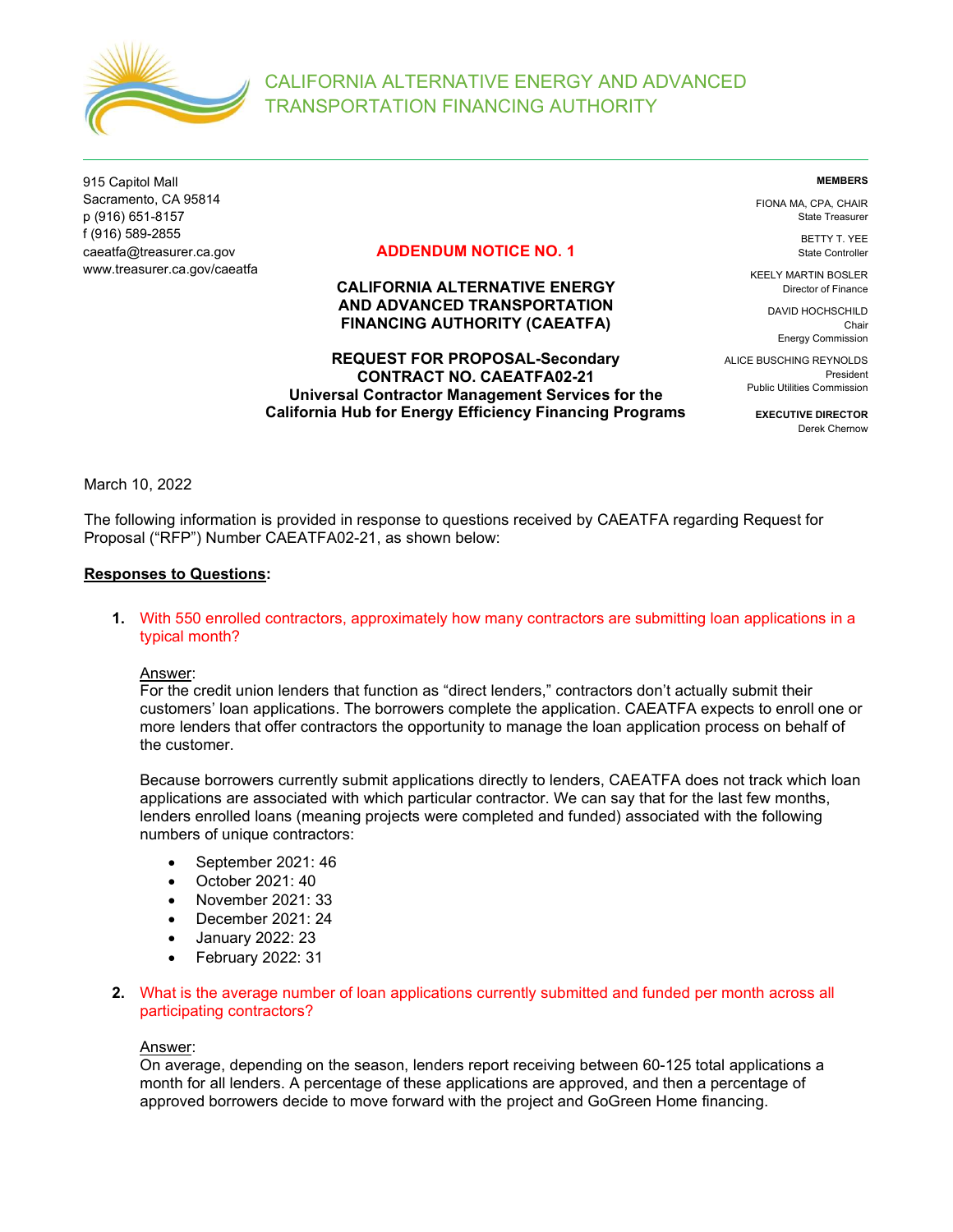Loans enrolled in recent months have ranged from a high of 85 in August 2021 to 35 in December 2021. Seasonality plays a major role in loan volume.

Program outcomes for GoGreen Home related to this and other Program activity questions are available at: https://www.treasurer.ca.gov/caeatfa/cheef/cheef-reports-and-additional-materials.asp

### 3. What is the average funded loan amount per installation?

Answer: \$16,900

4. Given current levels of loan volume and enrolled and active contractors in the program, what is CAEATFA's loan volume and contractor engagement growth objective over the next three years?

### Answer:

Attachment 5b (Sample Scenario Worksheet) provides CAEATFA's Scenario Year 1 Program goals. Scenario Year 1 can be interpreted to be fiscal year 2022-2023, with a goal of 2,000 new standard loans (i.e. not marketplace microloans) and specific goals for contractor engagement.

For FY 23-24, CAEATFA's goal is 20% growth over the previous year, and for FY 24-25, 15% growth over FY 23-24.

5. What percentage of total installed projects require desktop review? (all, 50%, 25%, 10%, other?)

### Answer:

This is something to be determined in consultation with the Contractor Manager, balancing budget with compliance needs. It is expected that a greater percentage of total installed projects will require desktop review than installation verification.

6. What percentage of total installed projects require installation verification? (50%, 25%, 10%, 5%, other?)

## Answer:

This is something to be determined in consultation with the Contractor Manager, balancing budget with compliance needs. It is expected that a lesser percentage of installed projects will need installation verification than desktop reviews.

## 7. What are the current installation verification requirements?

## Answer:

Current requirements are similar to what is being asked for in Attachment 5b, Sample Scenario for Cost Proposal. When responding to the scenario, consider that:

- The Contractor Manager is responsible for confirming that the Eligible Energy Efficiency Measures (EEEMs) reported by the contractor to the Program as installed are, in fact, installed at the premise and operational (i.e. that they power on).
- The Contractor Manager is not responsible for verifying installation of non-EEEMs.
- The Contractor Manager is not responsible for assessing the quality of the installation or confirming code requirements were met. The Program requires installations be permitted and relies on local agencies to ensure correct and quality installation.
- 8. What platform is the current LMS built on? (AccordLMS, iSpring, LearnDash, Cornerstone, other?)

### Answer:

CAEATFA currently pays a subscription fee to Talent LMS to use their software.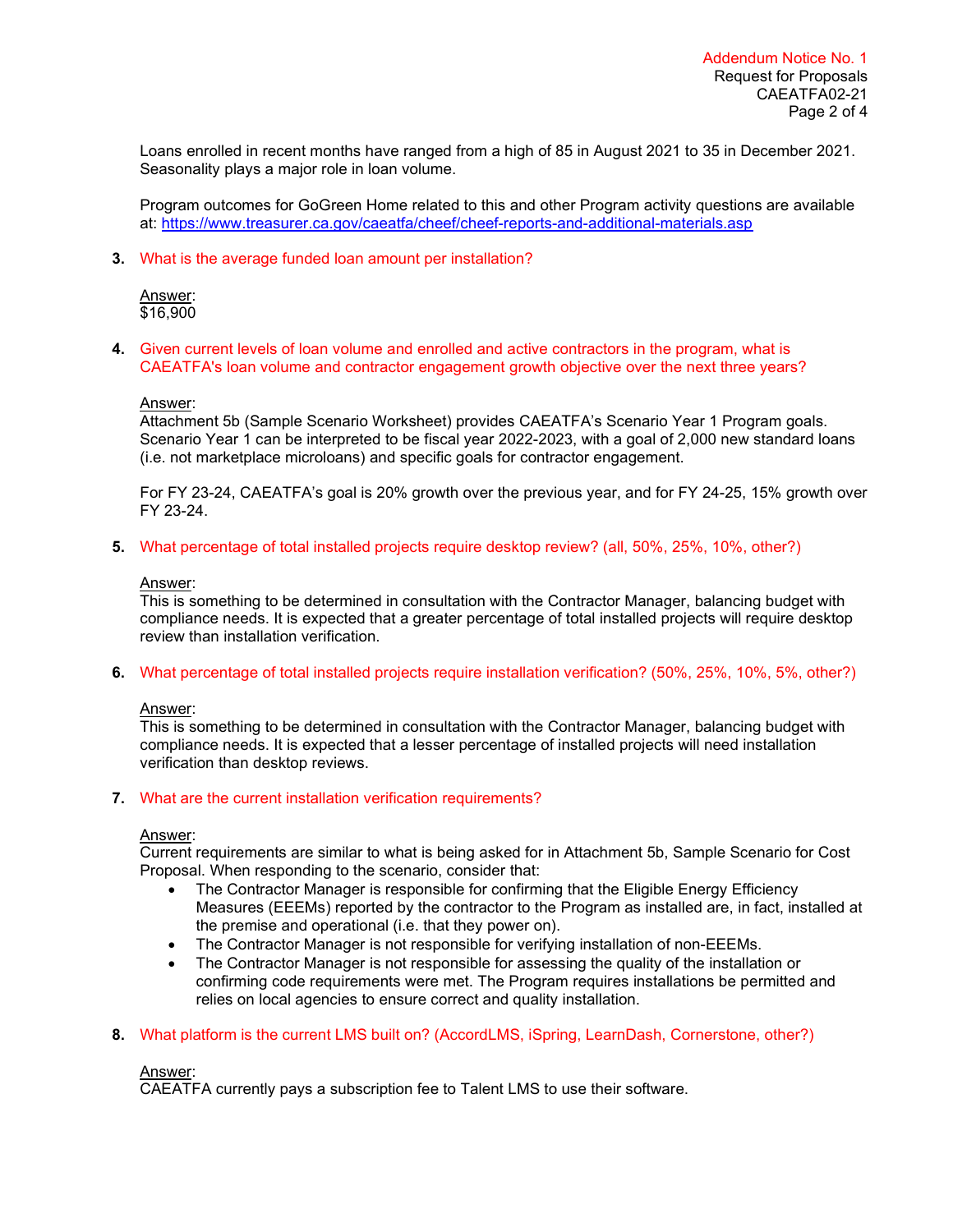9. In Attachment 5a (Cost Proposal Rate Sheet), can the proposer provide an hourly rate per staff title per year (provide upfront rates for each staff for each year)?

Answer: Yes.

10. For Attachment 4 (Proposer References), does the proposer need to provide references for both prime and subcontractors?

### Answer:

Please provide references for any already-anticipated subcontractors.

11. In Attachment 5b (Sample Scenario Worksheet) Scenario Year One Program Goals: "Enroll 2,000 new GoGreen Home loans, of which 1,250 will be contractor-driven (meaning the contractor serves as the customer's referral source for the Program)" – which entity is responsible for sourcing the balance of 750 GoGreen Home loans? Is the Contractor Manager responsible for sourcing directly from consumers?

### Answer:

No, the Contractor Manager is not directly responsible for sourcing loans from customers. These 750 loans are expected to be customer-driven, meaning customers learn about the program through statewide marketing efforts or regional marketing via their utility, then find a lender and contractor through the GoGreen Financing website. However, successful customer-initiated loans are dependent on a robust and responsive contractor base offering a variety of service types (HVAC, water heating, etc.) in all geographic areas of California.

12. In Attachment 5b (Sample Scenario Worksheet) Scenario Year One Program Goals: "Increase program activity of 50 total contractors (new or already participating) to more than five projects enrolled each over the course of Scenario Year One" – is the Contractor Manager responsible for enrolling an additional 20 or an additional 50 contractors?

## Answer:

Goals, as stated in the Scenario, are for the Contractor Manager to enroll 25 new contractors who can install heat pumps, who also enroll at least one project in Scenario Year One, as well as 25 new contractors who service the Central Valley, who also enroll at least one project in Scenario Year One. Some of these new contractors may satisfy both goals – for example, new Central Valley contractors who can install heat pumps and enroll at least one project in the Program during Scenario Year One. However, more than 25 of either type of contractor may need to be enrolled in order to ensure that this group enrolls at least 25 new projects under these criteria in Scenario Year One.

The goal to increase the Program activity of 50 existing contractors to more than 5 projects enrolled apiece during Scenario Year One is separate. These contractors may be new contractors who use the Program at a high volume, or they may be contractors already participating in the Program who are encouraged to enroll more projects. Note that participating contractors who already enroll more than 5 projects per year should not be counted toward this goal.

13. In Attachment 5b (Sample Scenario Worksheet) - c. ii. 3), "Verify that if a combustion safety test was required, satisfactory documentation of its completion was provided" – what forms of documentation qualify to be satisfactory?

### Answer:

This determination would be made by the Contractor Manager in consultation with CAEATFA. CAEATFA is currently exploring creating a Program-specific combustion safety test form.